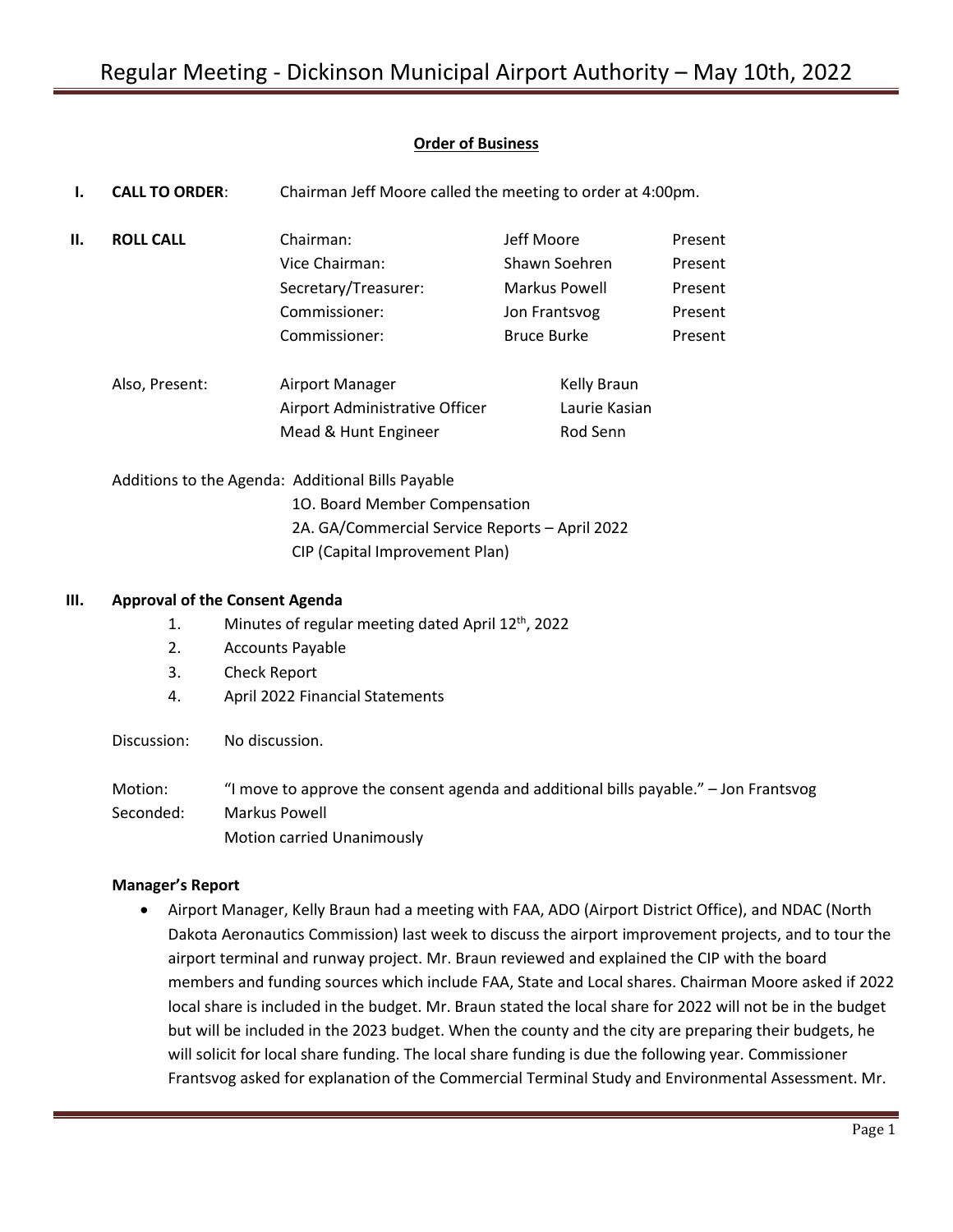Braun stated this is an update to our environmental assessment to include the proposed commercial terminal. Mead & Hunt Engineer Senn stated the reason for the assessment is for justification of a new terminal. The meeting with FAA, ADO and NDAC was beneficial so that they could see shortcomings with the baggage and baggage claim area. Chairman Moore asked what type of response was received regarding a new terminal. Mr. Braun stated he thought everyone was on board with a new terminal.

- Commissioner Frantsvog asked what the airport needs to do to ensure that we capture the funding for the terminal. Engineer Rod Senn stated funding is allocated annually and the airport must apply for the funding each year. Mr. Braun stated the terminal concept budget report will show a breakdown of what will be eligible for funding.
- Mr. Braun noted there were two large snowstorms in the last month. There were no issues regarding equipment or personnel and the airport was opened in a timely manner. The airport was closed for approximately 48 hours and 24 hours for the next storm. The airline cancelled three flights outbound, and three flights inbound for each snowstorm. The enplanement numbers were still respectable for the month. Commissioner Frantsvog asked how the storm impacted surrounding areas. Mr. Braun stated all western North Dakota, Williston, Minot, and Bismarck were shut down for the first storm. The second snowstorm affected Bismarck and most areas to the west.
- Mr. Braun stated the airport received one essential air service bid from United Airlines providing the same type of aircraft and flights. The subsidy amount was around the same as last EAS bid. Mr. Braun stated he would be drafting a letter of support to United Airlines and solicit letters of support from the city and county which are due by September. Commissioner Frantsvog suggested contacting major employers that utilize service which shows broad community support and reminds those organizations that you can fly Dickinson in support of Dickinson's airline service.
- Mr. Braun stated the runway construction project had some delays due to lost time from the snowstorms. Engineer Senn noted a supply chain issue with a specialized cable that runs from the localizer to the NAVAID (navigational air) shelters and towers. FAA has agreed to change to a smaller cable.

# **IV. REGULAR AGENDA**

# **1. ITEMS REQUIRING BOARD ACTION**

## **A. Mead & Hunt Invoice 330673**

Discussion: No discussion.

Motion: "I move to approve payment to Mead & Hunt for Invoice #330673 in the amount of \$8,408.71."– Markus Powell Seconded: Bruce Burke

Motion Carried Unanimously

# **B. AIP 3-38-0013-043-2020 Outlay 14**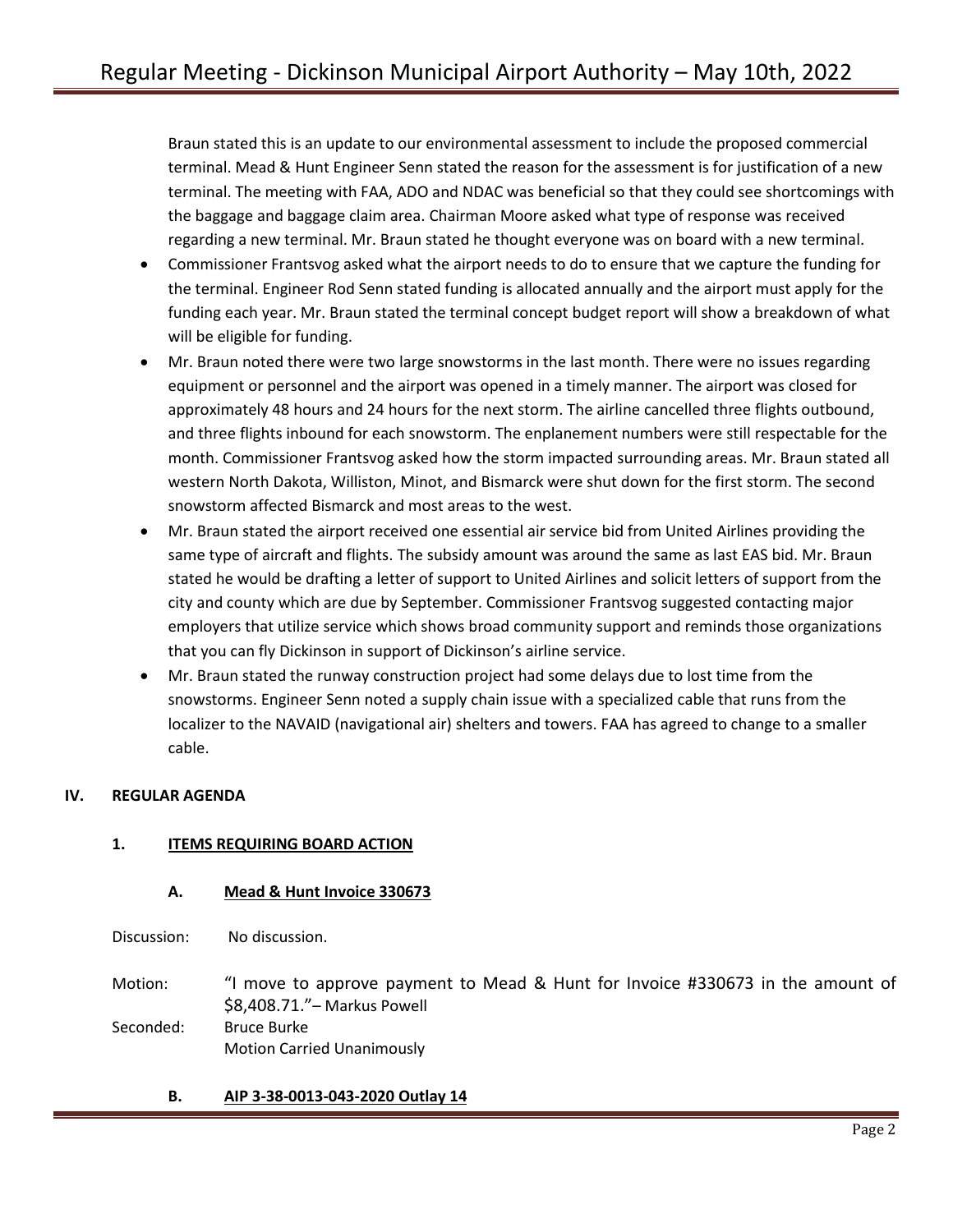Motion: "I move to approve AIP 3-38-0013-043-2020 Outlay 14 for reimbursement in the amount of \$8,408.71." – Jon Frantsvog Seconded: Markus Powell Motion Carried Unanimously

#### **C. Mead & Hunt Invoice 330682**

Discussion: No discussion.

Motion: "I move to approve payment to Mead & Hunt for Invoice #330682 in the amount of \$19,350.63." – Shawn Soehren Seconded: Jon Frantsvog Motion Carried Unanimously

#### **D. Strata Corporation PE 3**

Discussion: No discussion.

Motion: "I move to approve payment to Strata Corporation for Pay Estimate 3 in the amount of \$267,381.90." – Jon Frantsvog Seconded: Shawn Soehren Motion Carried Unanimously

# **E. NDAC Non-Federal Reimbursement Request No. 7 – Runway 14-32 NAVAID Construction**

Discussion: No discussion.

Motion: "I move to approve payment to NDAC Non-Federal Reimbursement Request No. 7 for Runway 14-32 NAVAID Construction in the amount of \$286,732.53." – Markus Powell Seconded: Bruce Burke Motion Carried Unanimously

## **F. Mead & Hunt Invoice 330684**

Discussion: No discussion.

Motion: "I move to approve payment to Mead & Hunt for Invoice 330684 in the amount of \$21,825.95." – Markus Powell Seconded: Jon Frantsvog

Motion Carried Unanimously

## **G. Martin Construction PE 7**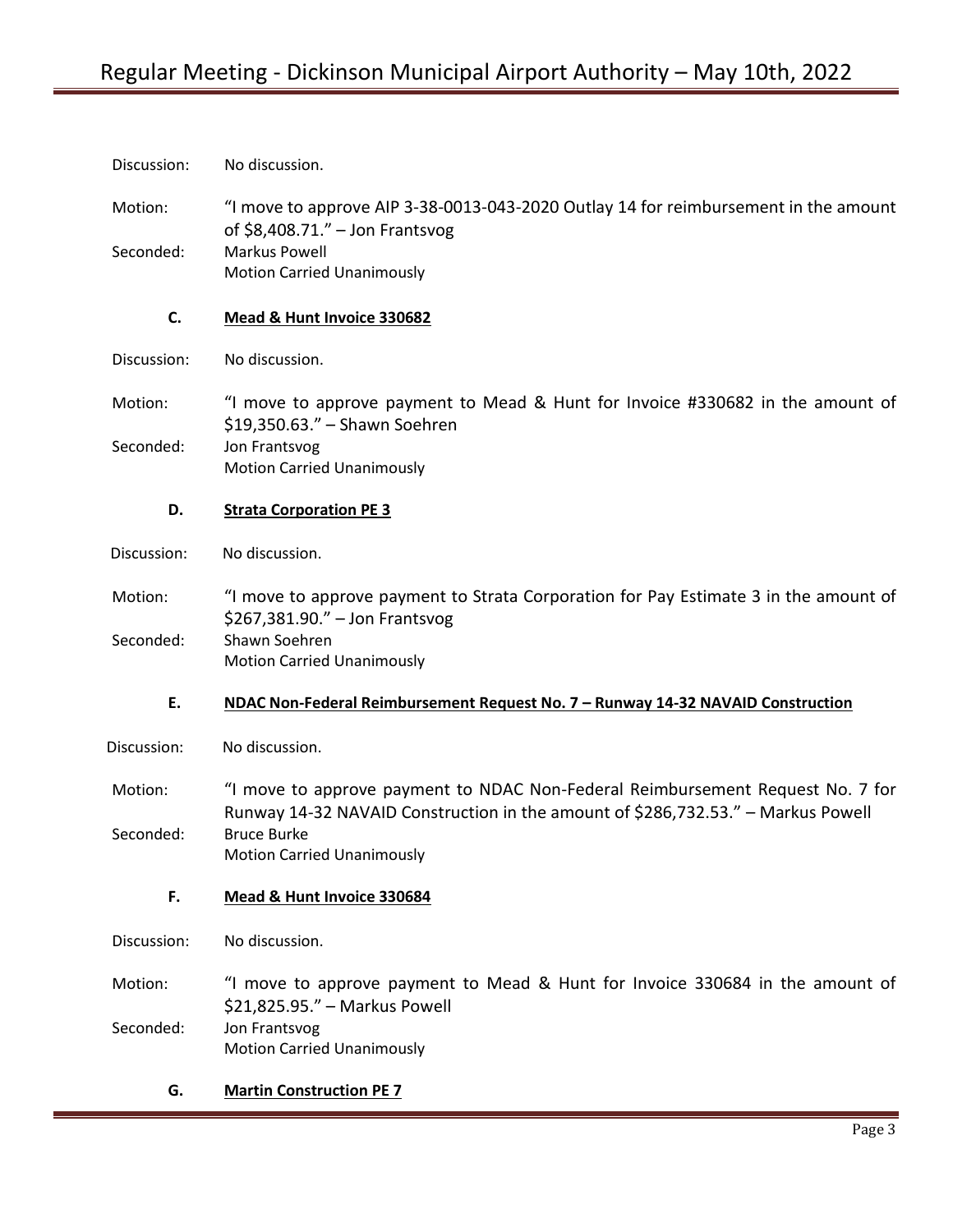| Discussion: | No discussion.                                                                                                                                                             |
|-------------|----------------------------------------------------------------------------------------------------------------------------------------------------------------------------|
| Motion:     | "I move to approve payment to Martin Construction for Pay Estimate 7 in the amount of<br>\$252,045.00." - Jon Frantsvog                                                    |
| Seconded:   | Shawn Soehren<br><b>Motion Carried Unanimously</b>                                                                                                                         |
| Н.          | NDAC Non-Federal Reimbursement Requestion No. 8 - Runway 14-32 Phase 2 & Parallel<br><b>Taxiway A Phase 3</b>                                                              |
| Discussion: | No discussion.                                                                                                                                                             |
| Motion:     | "I move to approve NDAC Non-Federal Reimbursement Request No. 8 for Runway 14-32<br>Phase 2 and Parallel Taxiway A Phase 3 in the amount of \$273,870.95." - Markus Powell |
| Seconded:   | Jon Frantsvog<br><b>Motion Carried Unanimously</b>                                                                                                                         |
| Ι.          | Mead & Hunt Invoice 330674                                                                                                                                                 |
| Discussion: | No discussion.                                                                                                                                                             |
| Motion:     | "I move to approve payment to Mead & Hunt for Invoice #330674 in the amount of<br>\$23,886.93." - Bruce Burke                                                              |
| Seconded:   | Shawn Soehren<br><b>Motion Carried Unanimously</b>                                                                                                                         |
| J.          | NDAC Non-Federal Reimbursement Request No. 4 - Taxiway A Lighting System Design                                                                                            |
| Discussion: | No discussion.                                                                                                                                                             |
| Motion:     | "I move to approve NDAC Non-Federal Reimbursement Request No. 4 for Taxiway A<br>Lighting System Design in the amount of \$23,886.93." - Jon Frantsvog                     |
| Seconded:   | Markus Powell<br><b>Motion Carried Unanimously</b>                                                                                                                         |
| К.          | Mead & Hunt Invoice 330675                                                                                                                                                 |
| Discussion: | No discussion.                                                                                                                                                             |
| Motion:     | "I move to approve payment to Mead & Hunt for Invoice #330675 in the amount of<br>\$4,241.51." - Markus Powell                                                             |
| Seconded:   | Shawn Soehren<br><b>Motion Carried Unanimously</b>                                                                                                                         |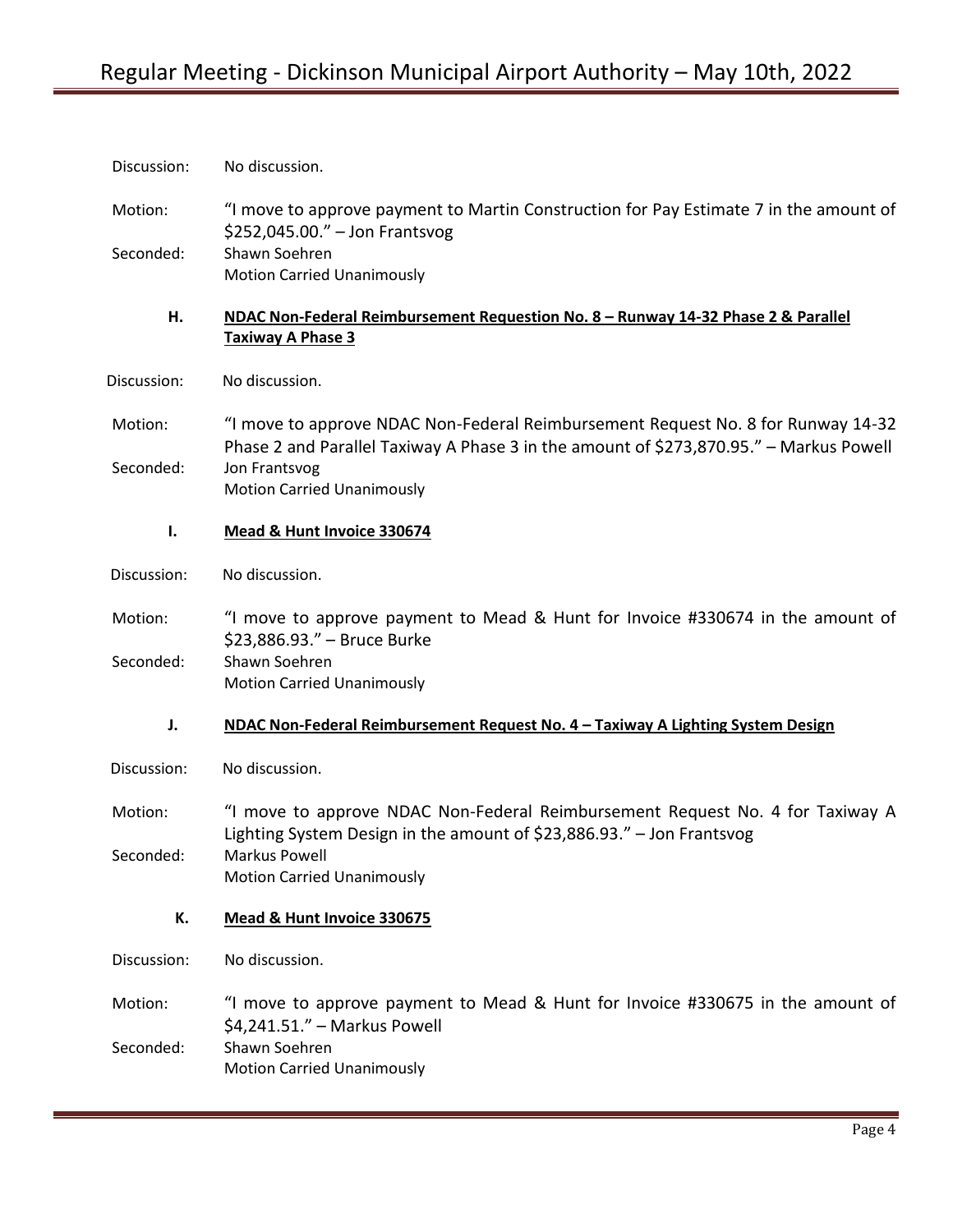## **L. Airport Coronavirus Response Reimbursable 3-38-0013-045-2021 Request #9**

- Discussion: Commissioner Frantsvog asked if there will be another round of Airport Coronavirus Response Grants. Airport Manager Braun stated this is the airport's second grant and there is one more grant after this grant is utilized. The grant amounts are slightly over one million dollars for each grant.
- Motion: "I move to approve Airport Coronavirus Response Grant AIP 3-38-0013-045-2021 Request #9 for reimbursement in the amount of \$49,917.19." – Jon Frantsvog Seconded: Shawn Soehren Motion Carried Unanimously

#### **M. Notice of Award – Multi-Tasking Snow Removal Equipment**

- Discussion: Airport Manager Braun stated M-B Companies was the lowest bid for the Multi-Tasking Snow Removal Equipment which is a MB5 and is the same type of equipment the airport currently has. Chairman Moore asked how this will be funded. Mr. Braun stated 90% will be funded by AIP (Airport Improvement Program) Federal, 5% state and 5% local share. Chairman Moore asked if this is included in the budget. Mr. Braun stated it will be included in the 2023 budget. Mr. Braun stated he will solicit the local share from city and county. Secretary/Treasurer Powell asked if the airport needs the snow removal equipment. Mr. Braun stated yes, the snow equipment has been justified to the FAA based on airport type, priority areas, additional pavement areas, length of runway, and the ability to remove so much snow per hour. This piece of equipment will be an additional piece of snow removal equipment.
- Motion: "I move to award M-B Companies bid for the High-Speed Multi-Tasking Snow Removal Equipment." – Jon Frantsvog Seconded: Markus Powell Motion Carried Unanimously

#### **N.** Notice of Award – High Speed Broom

- Discussion: Airport Manager Braun stated most of the time the high-speed broom is utilized for 2-4 inches of snow. The broom is easier to maneuver around taxiways and has a blower on the back. The local share funding will be in 2023 budget.
- Motion: "I move to award Oshkosh Defense, LLC of Oshkosh, Wisconsin bid for the Heavy-Duty High-Speed Snow Removal Equipment." – Markus Powell Seconded: Shawn Soehren Motion Carried Unanimously

## **O. Board Meeting Compensation**

Discussion: Airport Manager Braun stated the airport board can make a recommended compensation amount. The city attorney will then draft a resolution and it will be presented to the Dickinson City Commissioners for approval. The City Commissioners will then approve, deny, or modify the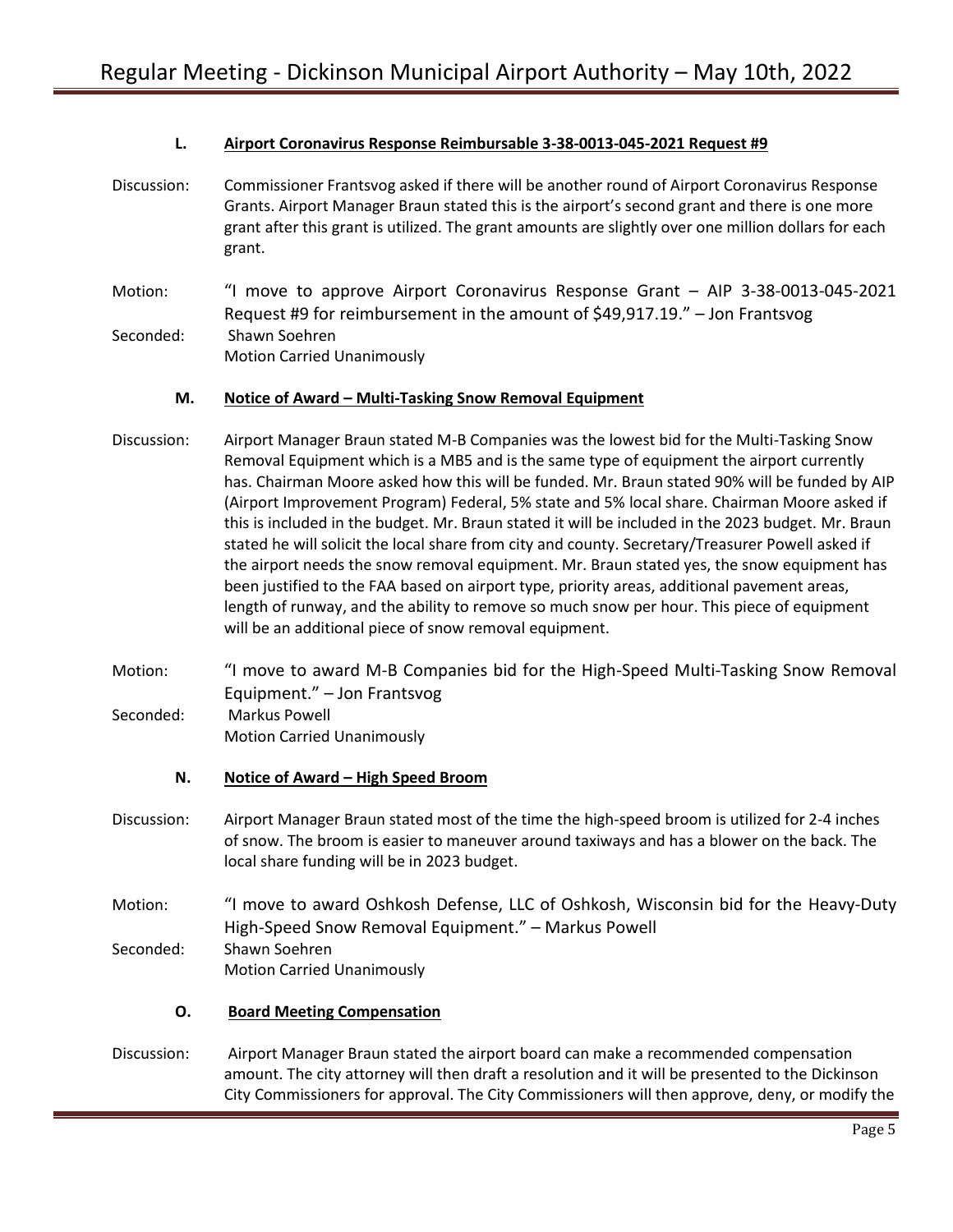resolution. Mr. Braun stated there are no other airport board authorities in North Dakota that are compensated. The board members discussed a fair compensation amount and compared amounts with other boards. Commissioner Burke stated that he would be leaving the meeting shortly, trusts the board will produce a fair amount, and will agree with the majority. Commissioner Frantsvog suggested in past meeting the presence of a board member being essential. Mr. Braun stated he would ensure that it is notated in the resolution draft.

## 4:45PM Bruce Burke left the meeting.

Commissioner Franstvog asked if being compensated elevates the board to a higher level of legal liability. Mr. Braun stated whether your compensated or not is does not elevate a board member to a higher level of legal liability. Chairman Moore asked if the board would be able to sign their own checks. Mr. Braun stated he would follow-up. Vice-Chair Soehren stated another board that he serves on pays a lump sum at the end of the year instead of monthly. Commissioner Frantsvog asked Mr. Braun if he needed formal action from the board. Mr. Braun stated he would take the information provided today from the board then incorporate the comments made regarding justification, arrange a meeting with the City of Dickinson's attorney to draft a resolution and then present to the City Commissioners for approval. Mr. Braun asked what the attendance requirements for board member compensation are. Secretary/Treasurer Powell stated if a board member is not present then they would not get paid. Vice-Chairman Soehren stated we would need to keep records of who attended and who did not attend meetings. Commissioner Frantsvog suggested having conversations with the City Commissioners on their opinions of board compensation. Mr. Braun stated he would speak with the mayor and commissioners regarding board compensation.

Motion: "I move to authorize the Airport Manager to request from the City of Dickinson Commissioner's an Airport Board Member compensation in the amount of \$100.00 for Airport Commissioners and \$150.00 for Airport Chairman per board meeting that are present." – Jon Frantsvog Seconded: Markus Powell Motion Carried Unanimously

#### **2. ITEMS NOT REQUIRING BOARD ACTION**

**A. GA/Commercial Service Reports – April 2022**

Discussion: No discussion.

## **B. Parking & Car Rental Reports – April 2022**

Discussion: Commissioner Frantsvog asked why Western Edge Aviation has not been present for awhile at the airport board meetings. Airport Manager Braun stated the FBO (Fixed Based Operator) manager resigned, and Travis Chamness is currently the manager. There has been turnover in their certified flight instructor pilots. Currently, there are two flight instructors and hire a new line service person. Mr. Braun stated he spoke with Western Edge Aviation owner, Pat Giese and he stated fuel sales are down. Mr. Braun stated it is helpful when Western Edge is at the board meetings and will encourage Western Edge Aviation to be present at future airport board meetings. Airport Administrative